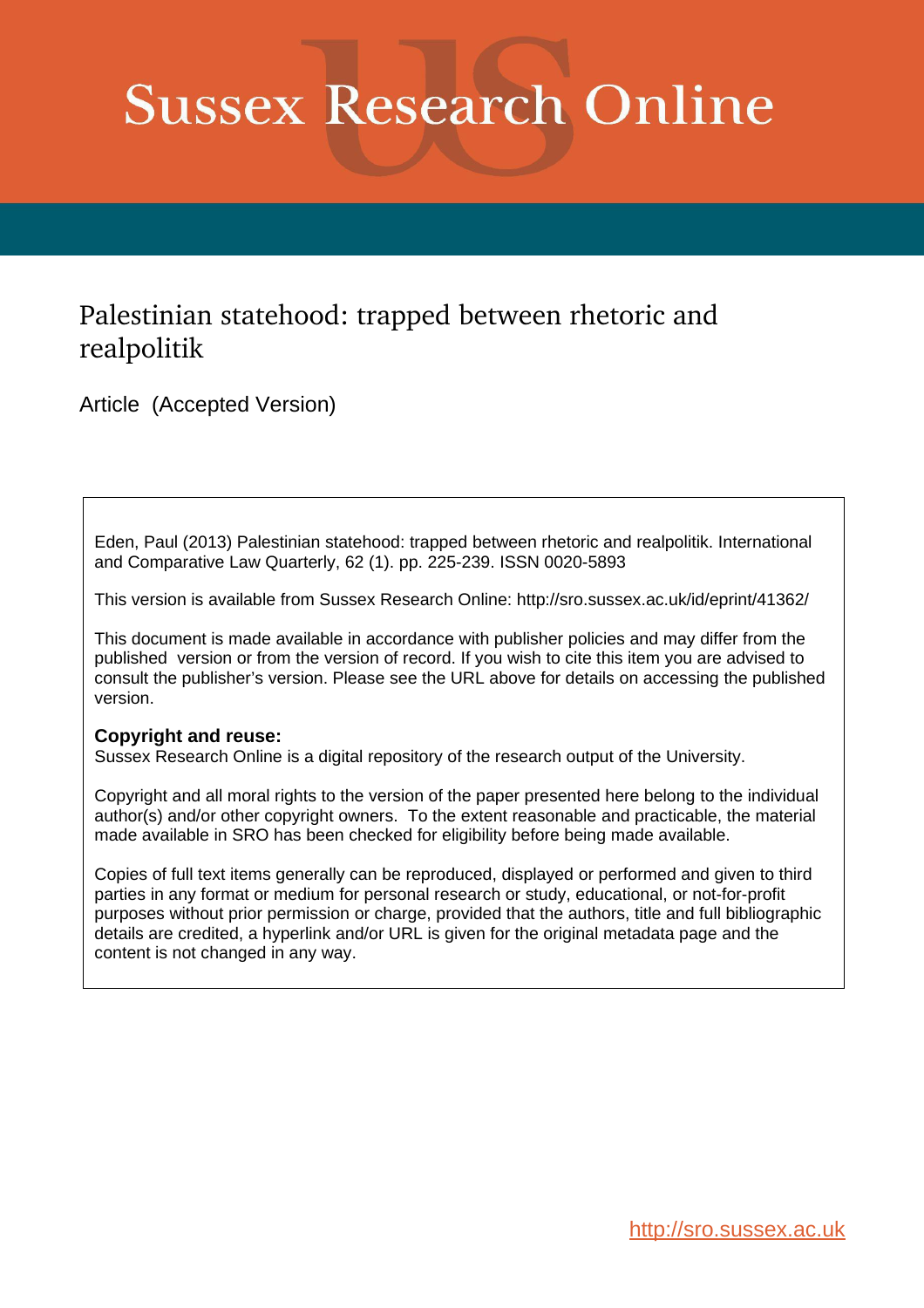#### PALESTINIAN STATEHOOD: TRAPPED BETWEEN RHETORIC AND

#### *REALPOLITIK*

#### Paul Eden\*

#### *A. Introduction*

On 23 September 2011, Mahmoud Abbas, in his capacity as the Chairman of the Executive Committee of the Palestine Liberation Organization and President of the State of Palestine, applied for full membership of the United Nations (UN) on behalf of the State of Palestine. In his letter of application (addressed to the UN Secretary-General Ban Ki Moon), Mr Abbas made reference to section F of the Plan of Partition in UN General Assembly Resolution 181(II) of 29 November 1947) (where sympathetic consideration of the application for membership of the UN of both the Arab and Jewish states was urged) as well as the Declaration of Independence of the State of Palestine of 15 November 1988 and the acknowledgement by the General Assembly (GA) of this Declaration in Resolution  $43/177$  of 15 December 1988.<sup>1</sup>

The UN Secretary-General immediately sent Palestine's application to the Security Council for its consideration and, on 28 September 2011, the Security Council decided to refer the application to its Committee on the Admission of New Members for 'examination and report' under rule  $59<sup>2</sup>$  of the Security Council's Provisional Rules of Procedure.<sup>3</sup>

On 31 October 2011, while the Palestinian membership application was still under consideration by the Security Council's Committee on the Admission of New Members, UNESCO's General Conference voted to admit Palestine as a Member of the United Nations' educational, scientific and cultural organization (UNESCO). The vote was 107 votes in favour of Palestine's admission, 14 votes against and 52 abstentions. This development prompted retaliatory responses from both the United States and Israel.<sup>4</sup>

Earlier, in response to the armed conflict in Gaza between December 2008 and January 2009, the Minister of Justice for the Government of Palestine lodged a declaration (dated 21 January 2009) recognizing the jurisdiction of the International Criminal Court (ICC) on 22 January 2009. On 23 January 2009, the ICC's Registrar acknowledged receipt of the declaration. The Office of the Prosecutor (OTP) undertook to examine all relevant issues related to the jurisdiction of the ICC,

<sup>\*</sup> Lecturer in Law, University of Sussex.

<sup>&</sup>lt;sup>1</sup> See 'Note by the Secretary General: Application of Palestine for admission to membership in the United Nations' (23 September 2011) UN Doc A/66/371-S/2011/592. Annex I. See also Joseph Weiler, 'The Birth of Israel and Palestine – The Ifs of History' (2011) 22 EJIL 621-3 (noting that Arab states voted against UNGA Resolution 181 and that Arab scholars spent much ink dismissing its legal significance).

 $2 \text{ Rule } 59 \text{ reads: }$  The Secretary-General shall immediately place the application for membership before the representatives on the Security Council. Unless the Security Council decides otherwise, the application shall be referred by the President to a committee of the Security Council upon which each member of the Security Council shall be represented. The committee shall examine any application referred to it and report its conclusions thereon to the Council not less than thirty-five days in advance of a regular session of the General Assembly or, if a special session of the General Assembly is called, not less than fourteen days in advance of such session.'<br><sup>3</sup> UNSC Verbatim Record 6624<sup>th</sup> meeting (28 September 2011) UN Doc S/PV/6624.

<sup>&</sup>lt;sup>4</sup> See Steven Erlanger and Scott Sayre, 'Unesco Approves Full Membership for Palestinians' *New York Times* (New York 1 November 2011), at A8 and Harriet Sherwood, 'Israel rushes settlement growth after Unesco accepts Palestinians' *The Guardian* (London 2 November 2011), at 20.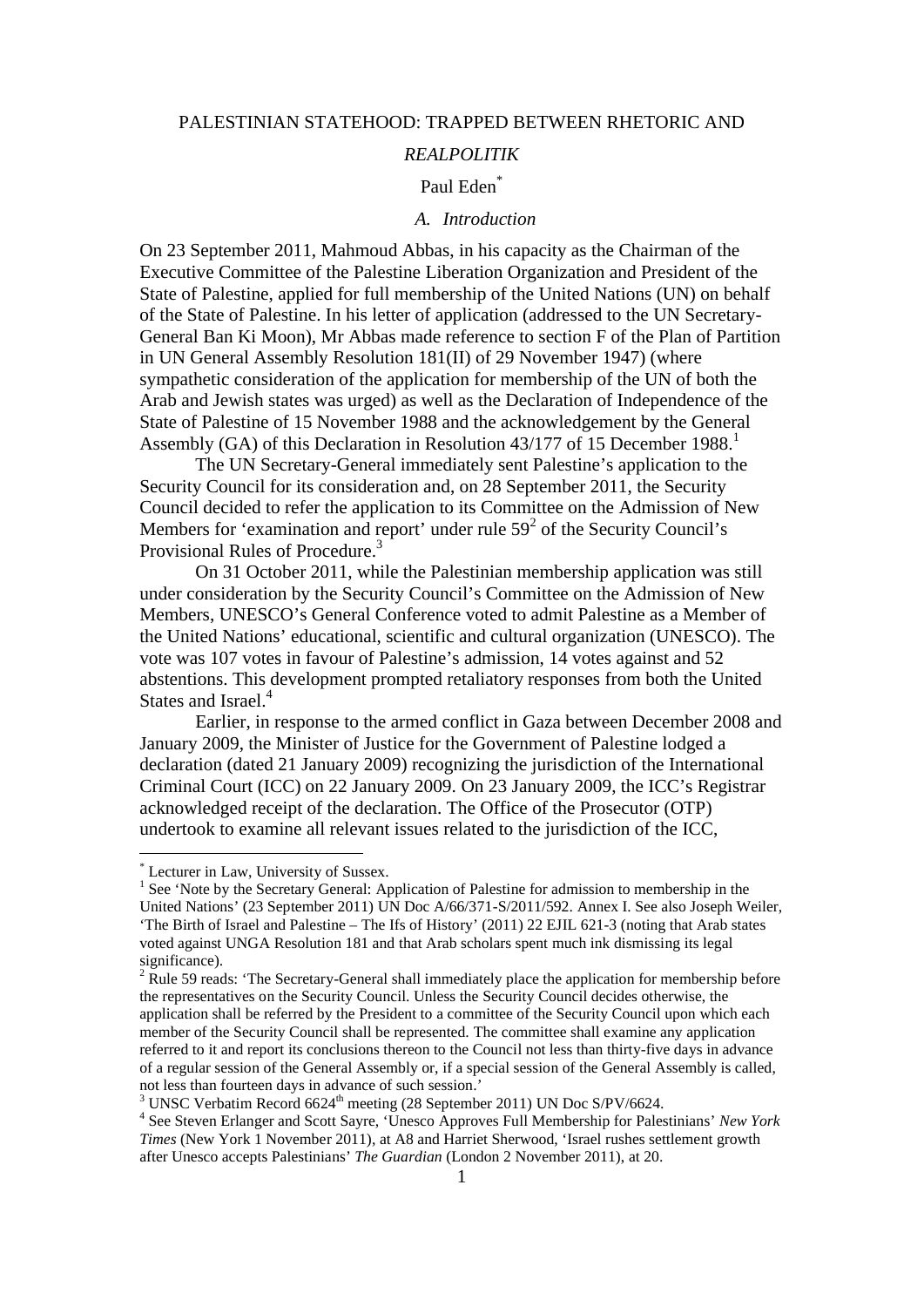including, whether the declaration by the Palestinian National Authority accepting the exercise of jurisdiction by the ICC met the requirements of Article 12(3) of the ICC's Statute, whether the alleged crimes fell within the category of crimes defined in the ICC's Statute, and whether there were national proceedings in relation to those crimes. On 3 April 2012, the OTP issued a decision in relation to its preliminary examination in Palestine.

This note considers the legal aspects of these developments with particular emphasis on the question of whether the entity under the control of the Palestinian Authority (PA) satisfies the criteria of statehood and whether the Palestinian application for membership of the United Nations and UNESCO was in accordance with its obligations under the 1993 Declaration of Principles on Interim Self-Government Arrangements ('DOP') and the 1995 Israeli-Palestinian Interim Agreement on the West Bank and the Gaza Strip ('Interim Agreement').

#### *B. The United Nations' Membership Process*

#### *1. Introduction*

Membership of the United Nations (other than original membership) is governed by Article 4 of the UN Charter. Article 4(1) of the UN Charter states that membership of the United Nations is open to all peace-loving States that accept the obligations contained in the UN Charter and which, in the judgment of the United Nations, are able to carry out these obligations. Procedurally, Article 4(2) of the UN Charter states that admission to the UN requires a Security Council recommendation followed by a decision of the General Assembly.<sup>5</sup> In applying Article 4 of the UN Charter, member states have frequently pursued membership policies that have sought to further their own interests but, over time, the original concept of conditional membership has been replaced by a concept of unconditional universal membership and (almost) automatic admission.<sup>6</sup>

In addition to membership of the UN, an observer status has also evolved through the practice of the Secretary-General and the General Assembly to enable those entities unable or unwilling to become members of the UN to participate in the work of the UN on a permanent (albeit limited) basis. Observer status can be divided into five categories:<sup>7</sup>

- 1. Permanent Observer Missions of Non-Member States,
- 2. Observer Status for National Liberation Movements,
- 3. Observer Status for Regional Organizations and Groups of States,
- 4. Observer Status for Specialized Agencies, and
- 5. Observer Status for Non-governmental Organizations (NGOs).

Usually observers do not participate in the work of the UN as a whole but only in the work of the General Assembly (including its main committees and the conferences

<sup>&</sup>lt;sup>5</sup> Decisions of the UNGA on important questions, including the admission of new Members to the United Nations, 'shall be made by a two-thirds majority of the Members present and voting.' Article 18(2) UN Charter.

<sup>6</sup> See John Dugard, *Recognition and the United Nations* (Grotius Publications, Cambridge 1987) 51-80 and Thomas D Grant, *Admission to the United Nations: Charter Article 4 and the Rise of Universal* 

<sup>&</sup>lt;sup>7</sup> See generally K Ginther, 'Article 4' in Bruno Simma (ed), *The Charter of the United Nations* ( $2<sup>nd</sup>$  edn OUP, Oxford 2002) 187-9. See also Berit Bartram and Dørte Pardo López, 'Observer Status' in Rüdger Wolfrum (ed), *United Nations: Law, Politics and Practice*, volume 2 (C H Beck, Münch 1995) 936-46.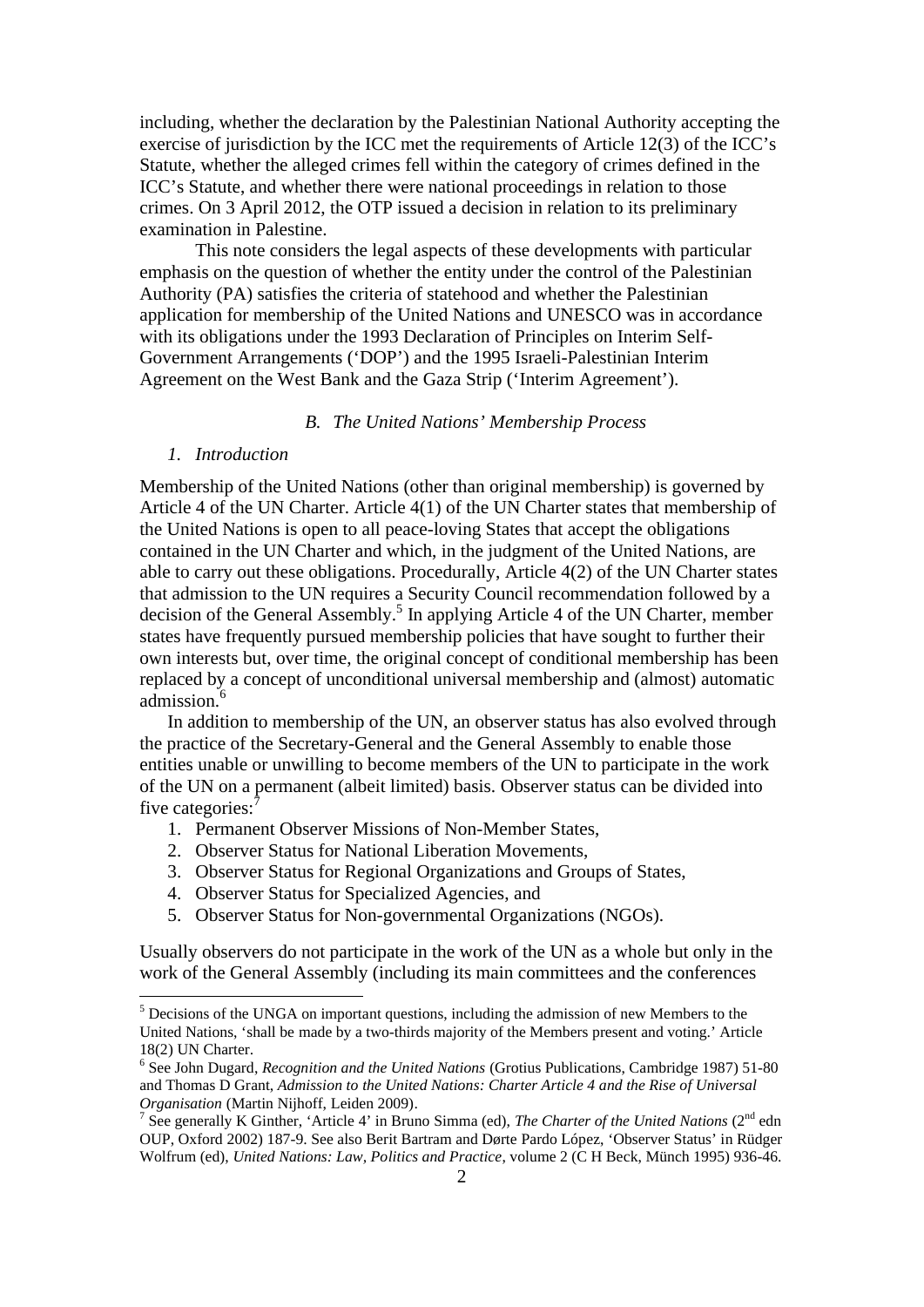convened under its auspices). Generally speaking, observers do not have the right to vote or to introduce motions (participation rights). The procedural rights of observers vary and depend on the terms of their admission to observer status.

#### *2. The Evolving Position of Palestine in the United Nations*

On 22 November 1974, UNGA Resolution 3237 (XXIX) granted the Palestine Liberation Organization (PLO) observer status in its capacity as a national liberation movement.<sup>8</sup> Resolution 3237 included the right of the PLO 'to participate as an observer in the sessions and the work of all international conferences convened under the auspices of other organs of the United Nations'. This enabled the PLO to gain observer status in a number of specialized UN agencies, including UNESCO.

On 15 December 1988, the UNGA adopted Resolution 43/177 that, acknowledged the proclamation of the State of Palestine by the Palestine National Council on 15 November 1988,<sup>9</sup> affirmed the sovereignty of the Palestinian people over their territory occupied since 1967, and decided that

effective as of 15 November 1988, the designation of "Palestine" should be used in place of the designation "Palestine Liberation Organization" in the United Nations system, without prejudice to the observer status and functions of the Palestine Liberation Organisation within the United Nations system, in conformity with relevant United Nations resolutions and practice.<sup>10</sup>

On 7 July 1998, the UNGA adopted Resolution 52/250, conferring additional rights and privileges on Palestine regarding participation in the work of the UN that had previously been reserved for Member States including the right to participate in the general debate of the GA, the right of reply, the right to raise points of order related to proceedings on Palestinian and Middle East issues, and the right to cosponsor draft resolutions and decisions on Palestinian and Middle East issues.<sup>11</sup> Resolution 52/250 also entitled Palestine to be seated immediately after non-member States and before all the other observers, and their allocation of seats was increased to six (observers are normally allocated two seats).

Since 1975, the PLO has also been invited to participate in Security Council meetings regarding the situation in the Middle East, including the Palestinian question. The legal basis for inviting the PLO to participate in its meetings has been

<sup>&</sup>lt;sup>8</sup> 'Observer status for the Palestine Liberation Organization', UNGA Res 3237 (XXIX) (22 November 1974) UN Doc A/RES/3237 (XXIX) (voting record: 95-17-19).

<sup>&</sup>lt;sup>9</sup> See Palestine National Council, 'Political Communiqué and Declaration of Independence' (15 November 1988) reprinted in (1988) 27 ILM 1660. For a debate on the legal effect of the Algiers Declaration on Palestine, see Francis A Boyle, 'The Creation of the State of Palestine' (1990) 1 EJIL 301-6 and James Crawford, 'The Creation of the State of Palestine: Too Much Too Soon?' (1990) 1 EJIL 307-313. See also James Crawford, 'Israel (1948-1949) and Palestine (1998-1999): Two Studies in the Creation of States' in Guy S Goodwin-Gill and Stefan Talmon (eds), *The Reality of International Law: Essays in Honour of Ian Brownlie* (Clarendon Press, Oxford 1999) 95-124, at 110-123.<br><sup>10</sup> 'Question of Palestine', UNGA Res 43/177 (15 December 1988) UN Doc A/RES/43/177 (voting

record 104-2-36).

<sup>&</sup>lt;sup>11</sup> 'Participation of Palestine in the work if the United Nations', UNGA Res  $52/250$  (7 July 1998) UN Doc A/RES/52/250 (voting record 124-4-10). Only Israel, Marshall Islands, Micronesia (Federated States of) and the United States voted against Resolution 52/250. See UNGA 52<sup>nd</sup> Session, '89<sup>th</sup> plenary meeting' Official Records (7 July 1998) UN Doc A/52/PV.89, at 5.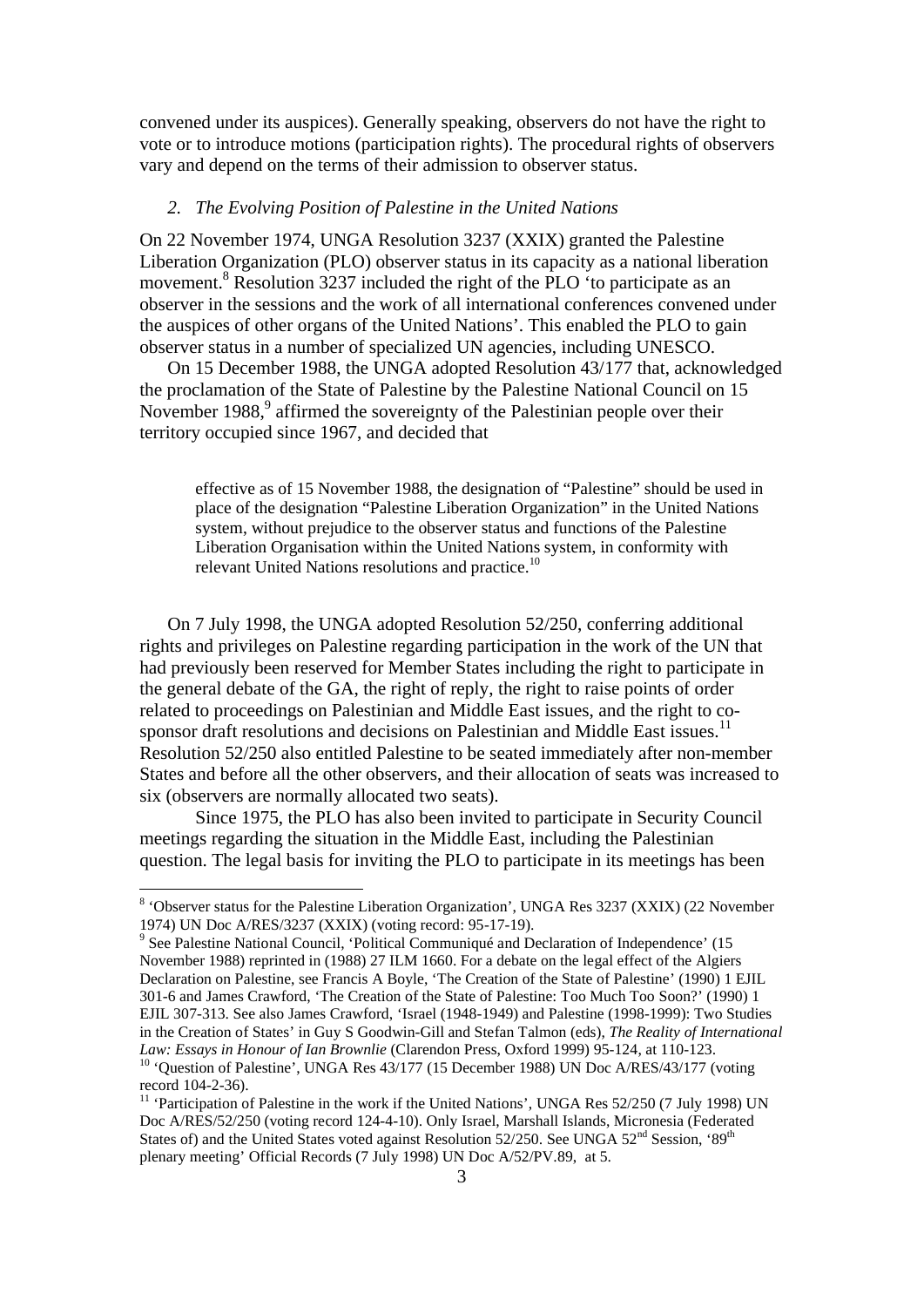the subject of dispute.<sup>12</sup> Rule 37 of the Provisional Rules of Procedure of the Security Council states that Members of the United Nations who are not members of the Security Council may be invited to participate, without a vote, in the discussion of any question that specially affects the interests of that Member. By contrast, Rule 39 of the Provisional Rules of Procedure states that

The Security Council may invite members of the Secretariat or other persons, whom it considers competent for the purpose, to supply it with information or to give other assistance in examining matters within its competence.

In practice, the Security Council applies a *sui generis* approach to the participation of the Permanent Observer of Palestine in Security Council meetings 'in accordance with the rules of procedure and previous practice in this regard' that fails to indicate clearly the basis on which the invitation to the Permanent Observer of Palestine has been issued.<sup>13</sup> Admission of Palestine to full membership of the United Nations under Article 4 of the UN Charter would end this deliberate ambiguity.

#### *3. The scope of Article 4(1) of the UN Charter*

In its *Admission of a State to the United Nations* (Advisory Opinion),<sup>14</sup> the International Court of Justice (ICJ) acknowledged that Article 4(1) of the UN Charter lays down five conditions to be admitted to membership of the United Nations i.e. an applicant must:

- ∑ be a State,
- be peace-loving,
- accept the obligations of the Charter,
- be able to carry out these obligations, and
- be willing to do so.

In its *Admission* (Advisory Opinion) the ICJ stated that the natural meaning of the words used in Article 4(1) led to the conclusion that these five conditions constituted an exhaustive enumeration and were not merely stated by way of guidance or example.<sup>15</sup> Indeed, in the ICJ's view, it could not be argued that political considerations could be superimposed upon an applicant that fulfilled the five conditions enumerated in Article 4(1) of the UN Charter because

Such an interpretation would be inconsistent with the terms of paragraph 2 of Article 4, which provide for the admission of '*tout État* remplissant ces conditions' – 'any *such* State'.16

<sup>&</sup>lt;sup>12</sup> See Leo Gross, 'Voting in the Security Council and the PLO' (1976) 70 AJIL 470-91. See also John Quigley, *The Statehood of Palestine* (CUP, Cambridge 2010) 141-4.

<sup>&</sup>lt;sup>13</sup> See, for example, 'The situation in the Middle East, including the Palestinian question', UNSC 6706<sup>th</sup> meeting (24 January 2012) UN Doc S/PV.6706.<br><sup>14</sup> [1948] ICJ Rep 57.<br><sup>15</sup> At 62.<br><sup>16</sup> At 62-3 (emphasis in original).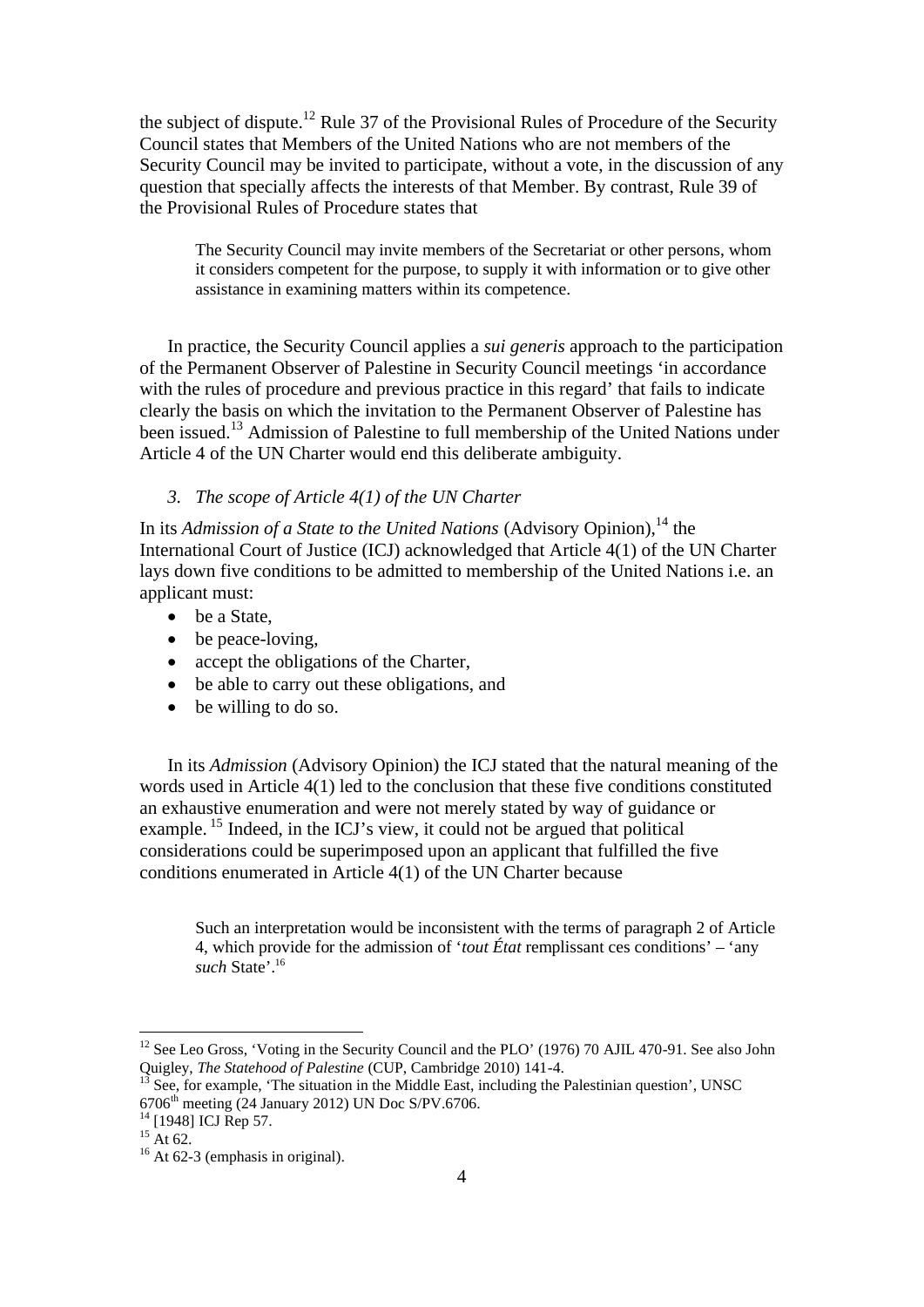However the ICJ acknowledged that the exhaustive character of the conditions laid down in Article 4(1) did not preclude taking into account, in good faith, a political factor connected with the very wide and very elastic conditions prescribed in Article  $4(1).^{17}$ 

Rule 58 of the Provisional Rules of Procedure of the Security Council<sup>18</sup> states that any State that desires to become a Member of the United Nations must include in its application 'a declaration made in a formal instrument that it accepts the obligations contained in the Charter.' The Palestinian application for UN membership duly included a formal declaration that 'the State of Palestine is a peace-loving nation and that it accepts the obligations contained in the Charter of the United Nations and solemnly undertakes to fulfil them'.<sup>19</sup>

#### *4. The effect of article 4(2) of the UN Charter on the Palestinian application*

In its *Competence of the General Assembly regarding admission to the United Nations* (Advisory Opinion),<sup>20</sup> the ICJ confirmed (by twelve votes to two) that a necessary pre-requisite for the admission of a State to the United Nations was a positive recommendation by the Security Council. Article 27(3) of the UN Charter makes it clear that decisions of the Security Council require the affirmative votes of nine members including the concurring votes of the permanent members.

Although President Obama had called for an independent Palestinian state within twelve months in an address to the UN General Assembly in  $2010<sup>21</sup>$  political pressure compelled him to oppose the Palestinian bid for statehood<sup>22</sup> and, even before the Palestinian application was delivered to the UN Secretary General, the White House Office of the Press Secretary confirmed that:

we would have to oppose any action of the Security Council, including, if necessary, vetoing any resolutions associated with the declaration of a Palestinian state in the Security Council.<sup>23</sup>

In his remarks to the UNGA on 21 September 2011, President Barak Obama reaffirmed his belief that the Palestinian people deserved a State of their own but that a peace agreement providing Israel with security guarantees was a necessary (and as yet unattained) pre-requisite. $^{24}$  In his remarks to the same meeting, the Israeli Prime Minister (Benjamin Netanyahu) made it clear that a peace agreement was unlikely.<sup>25</sup>

<sup>&</sup>lt;sup>17</sup> At 63. <sup>18</sup> See Provisional Rules of Procedure of the Security Council UN Doc S/96/Rev.7 [<http://www.un.org/Docs/sc/scrules.htm>](http://www.un.org/Docs/sc/scrules.htm) accessed 21 September 2012.<br><sup>19</sup> UN Doc A/66/371-S/2011/592, Enclosure.

<sup>&</sup>lt;sup>20</sup> [1950] ICJ Rep 4.<br><sup>21</sup> See UNGA 65<sup>th</sup> session, 11<sup>th</sup> plenary meeting (23 September 2010) UN Doc A/65/PV.11, at 12.<br><sup>22</sup> Helene Cooper, 'Obama Says Palestinians are Using Wrong Forum' *New York Times* (New York 22

September 2011), at A12.

<sup>&</sup>lt;sup>23</sup> Press Briefing by Press Secretary Jay Carney and Deputy NSA for Strategic Communications on the President's Meetings at the UN' (21 September 2011) [<http://www.whitehouse.gov/the-press](http://www.whitehouse.gov/the-press-office/2011/09/22/press-briefing-press-secretary-jay-carney-and-deputy-nsa-strategic-commu)[office/2011/09/22/press-briefing-press-secretary-jay-carney-and-deputy-nsa-strategic-commu>](http://www.whitehouse.gov/the-press-office/2011/09/22/press-briefing-press-secretary-jay-carney-and-deputy-nsa-strategic-commu) accessed 21 September 2012.

<sup>&</sup>lt;sup>24</sup> UNGA 66<sup>th</sup> session, 11<sup>th</sup> plenary meeting (21 September 2011) UN Doc A/66/PV.11, at 12.<br><sup>25</sup> UNGA 66<sup>th</sup> session, 19<sup>th</sup> plenary meeting (23 September 2011) UN Doc A/66/PV.19, at 36-41.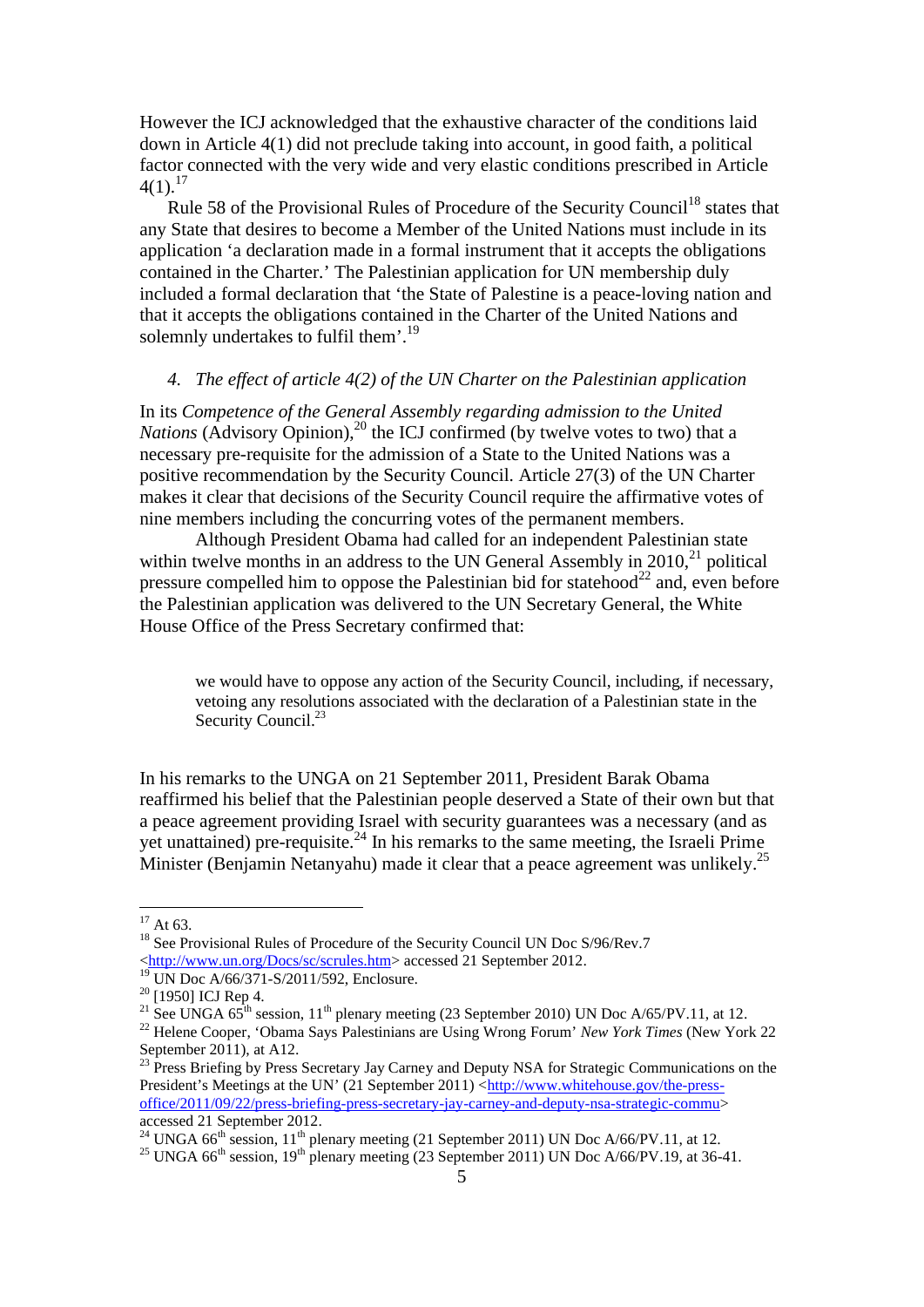Although the United States had indicated that it would veto any resolutions associated with the declaration of a Palestinian state in the Security Council, this action would only have been necessary if Palestine had been able to obtain nine affirmative votes on a SC resolution recommending its membership. In the vote to admit Palestine as a member of UNESCO on 31 October 2011, nine states that were members of the Security Council at the time when the Palestinian application was being considered voted in favour of admitting Palestine as an UNECSO member.<sup>26</sup> However, one of the nine states, France, subsequently announced that it intended to abstain on any Security Council vote to admit Palestine as a member of the United Nations as US resistance had rendered the Palestinian bid for UN membership futile.<sup>27</sup> The Security Council never formally voted on the issue of Palestinian membership and the Report of the UN Security Council Committee on the Admission of New Members relating to the Palestinian application for UN membership reveals the extent of the deep divisions between the members of the UNSC on the issue.<sup>28</sup>

#### *5. Conclusion*

On 21 September 2011, during the same UNGA session where President Obama confirmed that the United States would not support the Palestinian application for UN membership, the then French President (Nicolas Sarkozy) suggested that an intermediate stage, offering Palestine the status of a UN Observer State and allowing them to join the subsidiary bodies and treaties of the United Nations, might be an important step forward.<sup>29</sup> In so far as this can be accomplished by a UNGA resolution, it avoids the threat of a US veto. Given the current impasse in the peace process, it appears increasingly likely that Palestine will seek to exercise this option.<sup>30</sup> In an address to the UN General Assembly on 27 September 2012, Mahmoud Abbas stated that his government would continue its efforts to obtain full membership for Palestine at the United Nations and that

we have begun intensive consultations with various international organizations and Member States aimed at having the General Assembly adopt a resolution considering the State of Palestine as a non-Member State of the United Nations during this session.<sup>31</sup>

<sup>&</sup>lt;sup>26</sup> Of the then members of the UNSC, China, France, Russia Brazil, Gabon Lebanon, India, Nigeria and South Africa voted in favour of UNECO membership for Palestine. The United Kingdom, Bosnia and Herzegovina, Columbia and Portugal abstained and the United States and Germany voted against.

<sup>27</sup> Neil MacFarquhar, 'Palestinians Inch Closer to Rejection at U.N. Body', *New York Times* (New York 3 November 2011), at A10.

<sup>&</sup>lt;sup>28</sup> See 'Report of the Committee on the Admission of New Members concerning the application of Palestine for Admission to membership in the United Nations' (11 November 2011) UN Doc S/2011/705 (hereinafter 'Palestinian Admission Report').

<sup>&</sup>lt;sup>29</sup> UNGA 66<sup>th</sup> session, 11<sup>th</sup> plenary meeting (21 September 2011) UN Doc A/66/PV.11, at 23. See also Neil MacFarquhar, 'France Breaks with Obama on Palestinian Statehood Issue', *New York Times* (New York 21 September 2011) < [http://www.nytimes.com/2011/09/22/world/middleeast/france-breaks](http://www.nytimes.com/2011/09/22/world/middleeast/france-breaks-with-obama-on-palestinian-statehood-issue.html)[with-obama-on-palestinian-statehood-issue.html>](http://www.nytimes.com/2011/09/22/world/middleeast/france-breaks-with-obama-on-palestinian-statehood-issue.html) accessed 21 September 2012. See also Palestinian Admission Report (n 28) para 20.

<sup>30</sup> Jodi Rudoren, 'Year After Effort at U.N., New Aim for Palestinians', *New York Times* (21 September 2012), at A10.

 $31$  UNGA 67<sup>th</sup> session, 12<sup>th</sup> plenary meeting (27 September 2012) UN Doc A/67/PV.12.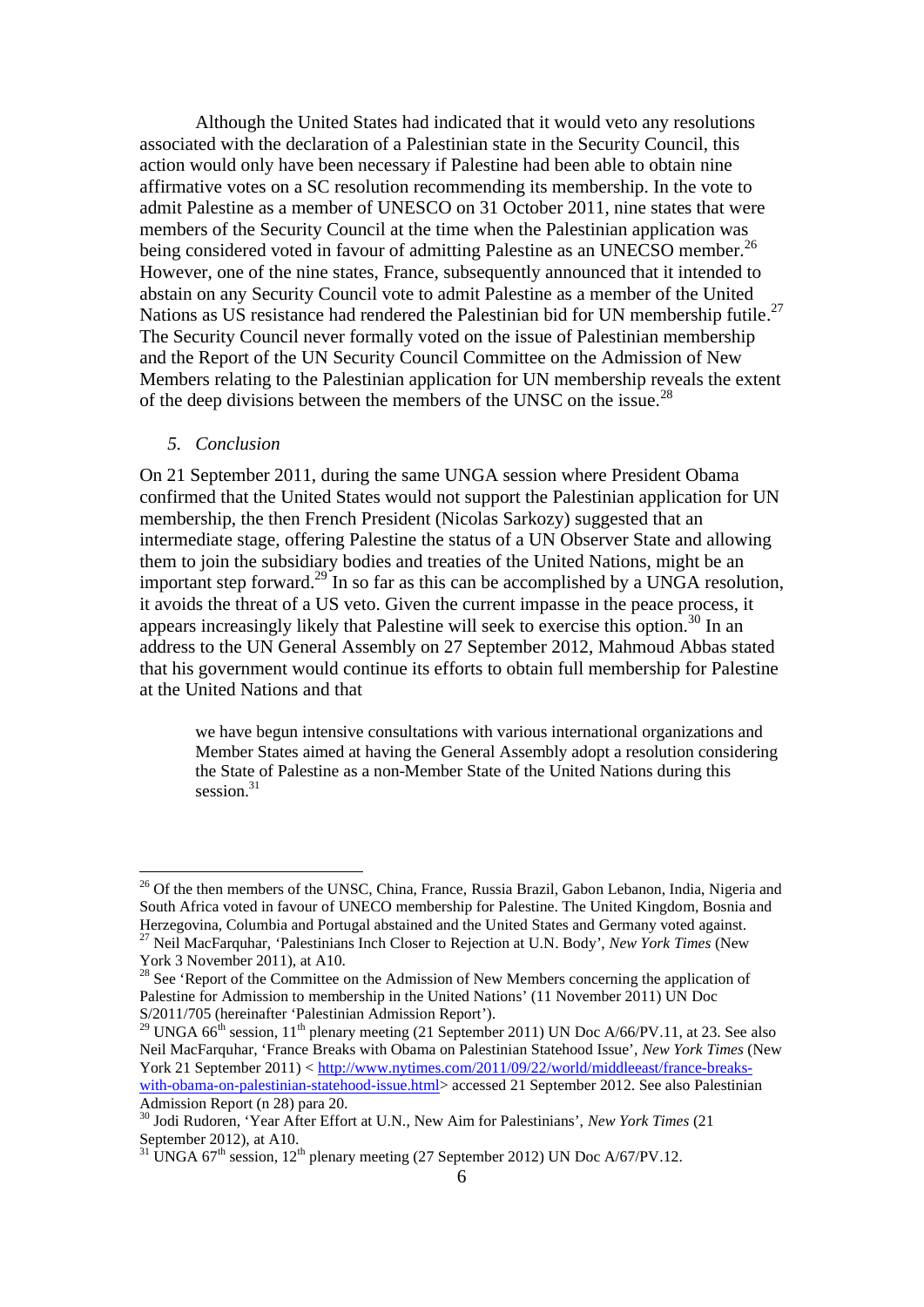#### *C. The Legal Dimension of the Palestinian application for United Nations'*

#### *Membership*

#### *1. Introduction*

Notwithstanding the bleak prospects for full UN membership for Palestine at present, it should be remembered that Israel's first bid to become a member of the United Nations in 1948 also failed and thus the legal merits of the Palestinian application for UN membership remain relevant. As Rosalyn Higgins notes,<sup>32</sup> it is instructive to consider United Nations practice in relation to subsequent membership in terms of the traditional legal criteria of statehood, $33$  although, as Dugard observes

While the traditional criteria for statehood are still invoked, it appears that strict compliance with the requirements of independence and effective government have on occasions been overlooked in the interests of self determination.<sup>3</sup>

#### *2. Permanent Population and Defined Territory*

Higgins acknowledges that no claims to admission to United Nations membership have ever raised questions concerning the criterion of permanent population.<sup>35</sup> The issue of a defined territory was, however, central to the controversy regarding Israel's original application for UN membership in 1948.<sup>36</sup> In his 2011 address to the UNGA's annual general debate, Mr Abbas stated that Palestine's application for full membership of the UN was on the basis of the so-called 4 June 1967 borders with Al-Quds Al-Sharif as its capital.<sup>37</sup>

Although the exact boundaries of any future Palestinian State remain to be decided definitively there is ample evidence in state practice (not least in the example of Israel itself) to conclude that a State does not require exactly defined or undisputed borders to exist or to become a member of the United Nations.<sup>38</sup>

<sup>32</sup> Rosalyn Higgins, *The development of International Law through the political organs of the United Nations* (Oxford University Press, Oxford 1963) 17.<br><sup>33</sup> Article 1 of the Convention on Rights and Duties of States (adopted 26 December 1933, entered into

force 26 December 1933) (Montevideo Convention) 165 LNTS 19 stipulates that 'The State as a person of international law should possess the following qualifications: (a) permanent population; (b) defined territory; (c) government; and (d) capacity to enter into relations with the other States.' See also Palestinian Admission Report (n 28) para 9 ('On the criteria of statehood, reference was made to the 1933 Montevideo Convention'). For criticism of the so-called Montevideo criteria see, *inter alia*, Thomas D Grant, 'Defining Statehood: The Montevideo Convention and its Discontents' (1999) 37 *Columbia Journal of Transnational Law* 403-457 and Quigley (n 12) 205-8. But see also Vaughan Lowe *International Law* (Oxford University Press, Oxford 2007) 153 ('The definition was a child of its time... [b]ut... while its four criteria have been added to, no-one has suggested that any of them is dispensable.').<br> $34 \text{ Dugard},$  (n 6) 78.

<sup>&</sup>lt;sup>35</sup> Higgins (n 32) 17.<br><sup>36</sup> See Higgins (n 32) 17-18.<br><sup>37</sup> UNGA 66<sup>th</sup> session 19<sup>th</sup> plenary meeting (23 September 2011) UN Doc A/66/PV.19, at 30.<br><sup>37</sup> See, for example, *Deutsche Gas Gesellschaft v Polish State* (1929) *North Sea Continental Shelf Cases* [1969] ICJ Rep 3, at 32 (para 46).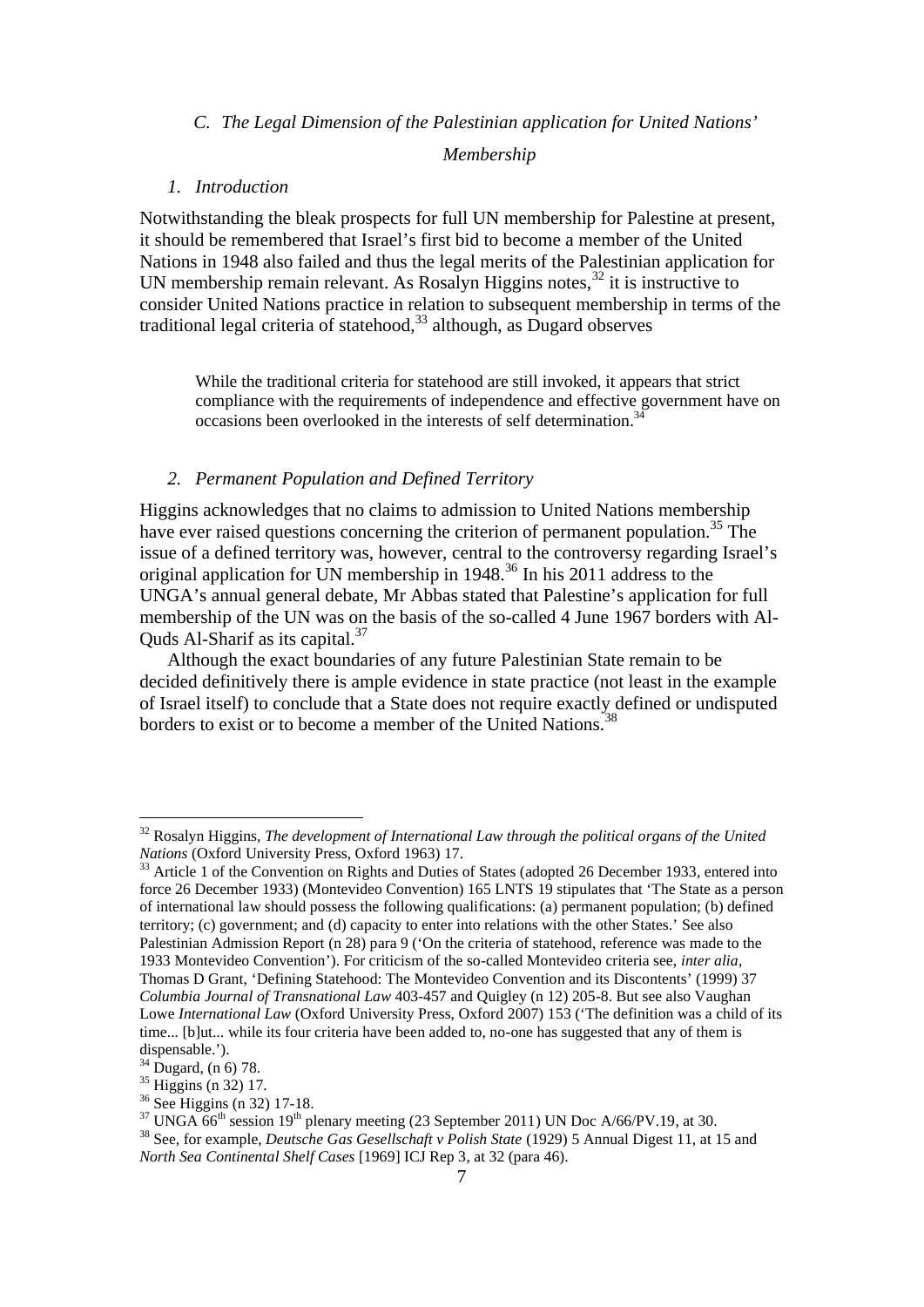#### *3. Stable and Effective Government*

One of the key policy objectives of the Palestinian Authority has been to develop its governmental institutions. In April 2011, the Ad Hoc Liaison Committee (AHLC) of the Office of the United Nations Special Co-ordinator for the Middle East Peace Process joined the IMF and the World Bank in acknowledging that in the limited territory under its control and within the constraints of the unresolved political issues, the Palestinian Authority had demonstrated that its governmental functions were now sufficient for a functioning government of a state. $39$ 

However, in an article published on the *Foreign Policy* website on 3 August 2011 provocatively entitled 'The Palestinians' Imaginary State',<sup>40</sup> Steven J Rosen argued that although

Both the Hamas-controlled Palestinian entity in Gaza and the rival Fatah-governed Palestinian entity in the West Bank can be said to meet all four of [the Montevideo] criteria of the law of statehood. The one on which the United Nations will vote does not.

In Rosen's view, the entity which the majority of the General Assembly would be happy to recognize as a State does not actually exist as it has two rival Presidents and two rival Prime Ministers pursuing incompatible policies.<sup>41</sup> Professor Guy Goodwin-Gill has also drawn attention to the constitutional problems raised by the Palestinian bid for full UN membership noting that 'statehood carries the *risk* of fragmentation and disenfranchisement'.<sup>42</sup>

#### *4. Independence*

One of the key problems with the assertion that the entity under the control of the Palestinian Authority (PA) is a State for the purposes of international law is the fact that both the 1993 Declaration of Principles on Interim Self-Government Arrangements ('DOP')<sup>43</sup> and the 1995 Israeli-Palestinian Interim Agreement on the West Bank and the Gaza Strip ('Interim Agreement')<sup>44</sup> clearly indicate that the Palestinian Authority lacks the capacity to conduct foreign relations. Article 3(b) of Annex II of the DOP states that foreign relations are outside the PA's powers and

<sup>&</sup>lt;sup>39</sup> Office of the United Nations Special Co-ordinator for the Middle East Peace Process, 'Palestinian State-Building: A Decisive Period', Ad Hoc Liaison Committee Meeting Brussels, 13 April 2011 [<http://domino.un.org/UNISPAL.NSF/0/19e5539f9124ab2085257870004d8264?OpenDocument>](http://domino.un.org/UNISPAL.NSF/0/19e5539f9124ab2085257870004d8264?OpenDocument) accessed 21 September 2012. See also Palestinian Admission Report (n 28) para 13.

 $40$  Steven J Rosen, 'The Palestinians' Imaginary State'  $<$ 

[http://www.foreignpolicy.com/articles/2011/08/03/the\\_palestinians\\_imaginary\\_state?page=full>](http://www.foreignpolicy.com/articles/2011/08/03/the_palestinians_imaginary_state?page=full) accessed 21 September 2012.

<sup>&</sup>lt;sup>41</sup> See also Farse Akram and Ethan Bronner, 'A Nervous Hamas Voices Its Issues With a Palestinian Bid for U.N. Membership', *New York Times* (18 September 2011), at A6.<br><sup>42</sup> Guy Goodwin-Gill, 'Palestine, Statehood and the Challenges of Representation', the revised text of a

talk given on 28 November 2011 at the seminar "Discussing the Palestinian bid for Statehood" [<http://www.ejiltalk.org/palestine-statehood-and-the-challenges-of-representation/#more-4249>](http://www.ejiltalk.org/palestine-statehood-and-the-challenges-of-representation/#more-4249) accessed 21 September 2012. See also Palestinian Admission Report (n 28) paras 11-12.

<sup>&</sup>lt;sup>43</sup> Israel-Palestine Liberation Organization: Declaration of Principles on Interim Self-Government Arrangements, signed 19 September 1993, reprinted in (1993) 32 ILM 1525.

<sup>&</sup>lt;sup>44</sup> Israel-Palestine Liberation Organization: Interim Agreement on the West Bank & the Gaza Strip, signed 28 September 1995, reprinted in (1997) 36 ILM 551.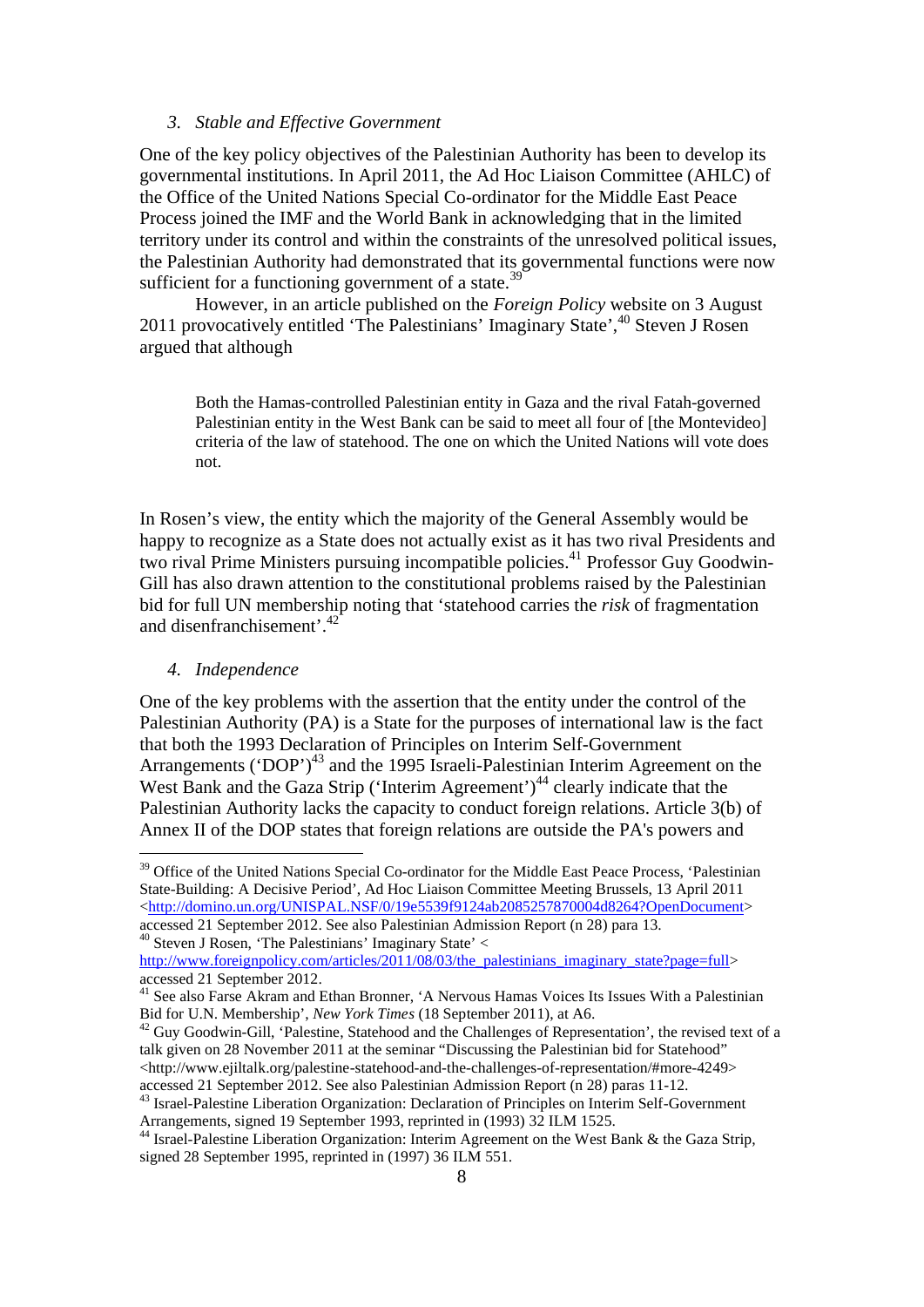responsibilities and article  $IX(5)(a)$  of the Interim Agreement expressly provides that, '[i]n accordance with the DOP, the Council will not have powers and responsibilities in the sphere of foreign relations'.45

Recent US cases involving claims by US citizens under the Anti-Terrorism Act<sup>46</sup> have rejected the assertion that the Palestinian Authority is entitled to sovereign immunity on the grounds that the Palestinian Authority (PA) lacks independent government control with regard to crucial areas such as foreign relations, control of territorial borders, the right to create or maintain an army or navy, control over airspace or the freedom to enact laws that contravene the provisions of the  $DOP<sup>47</sup>$ . In *Ungar v. Palestinian Liberation Organization*, the First Circuit of the United States Court of Appeal concluded $48$  that

It is, therefore, transparently clear that the PA has not yet exercised sufficient governmental control over Palestine to satisfy the third element of the Restatement test.<sup>49</sup>

#### *5. Conclusion*

There can be little doubt that the Palestinians have a right of self determination<sup>50</sup> but the powers currently possessed by the Palestinian Authority fall short of the independence necessary for Palestine (as currently constituted) to be regarded as a sovereign State.<sup>51</sup> The fact that over two thirds of the member states of the United Nations currently recognise the existence of the State of Palestine is more indicative of a rhetorical commitment to the realisation of Palestinian self-determination than anything else.<sup>52</sup> As Crawford notes, '[s]elf-determination, while it may and often does lead to statehood, is not the same thing as statehood.<sup>53</sup>

#### *D. The Admission of Palestine to UNESCO*

#### *1. Introduction*

Article 2(2) of the Constitution of the United Nations Educational, Scientific and Cultural Organisation (UNESCO) provides that

 $45$  Article I (2) of the Interim Agreement notes that 'the term "Council" throughout this Agreement shall, pending the inauguration of the Council, be construed as meaning the Palestinian Authority.' <sup>46</sup> 18 USC §§2331-2338.

<sup>&</sup>lt;sup>47</sup> *Gilmore v The Palestinian Interim Self-Government Authority* 422 F Supp 2d 96 (DDC, 2006) at 101 and *Ungar v Palestinian Liberation Organization* 402 F 3d 274 (CA 1 (RI), 2005) at 291-2. <sup>48</sup> *Ungar* (n 47) at 292.

<sup>49</sup> According to *Restatement (Third) of Foreign Relations* §201 (1987) a State is 'an entity that has a defined territory and a permanent population, under the control of its own government, and that engages in, or has the capacity to engage in, formal relations with other such entities.'

<sup>50</sup> See *Legal Consequences of the Construction of a Wall in the Occupied Palestinian Territory* (Advisory Opinion) [2004] ICJ Rep136, at 182-3 (para 118).

<sup>51</sup> See also James Crawford, *The Creation of States in International Law* 2 ed (Clarendon Press, Oxford, 2006) 442-448.

<sup>&</sup>lt;sup>52</sup> See, for example, the Omani recognition of the 'State of Palestine' in 1988 as quoted in Stefan Talmon, *Recognition of Governments in International Law: With Particular Reference to Governments in Exile* (Clarendon Press, Oxford 1998) 41-2.<br><sup>53</sup> Crawford (n 51) 435.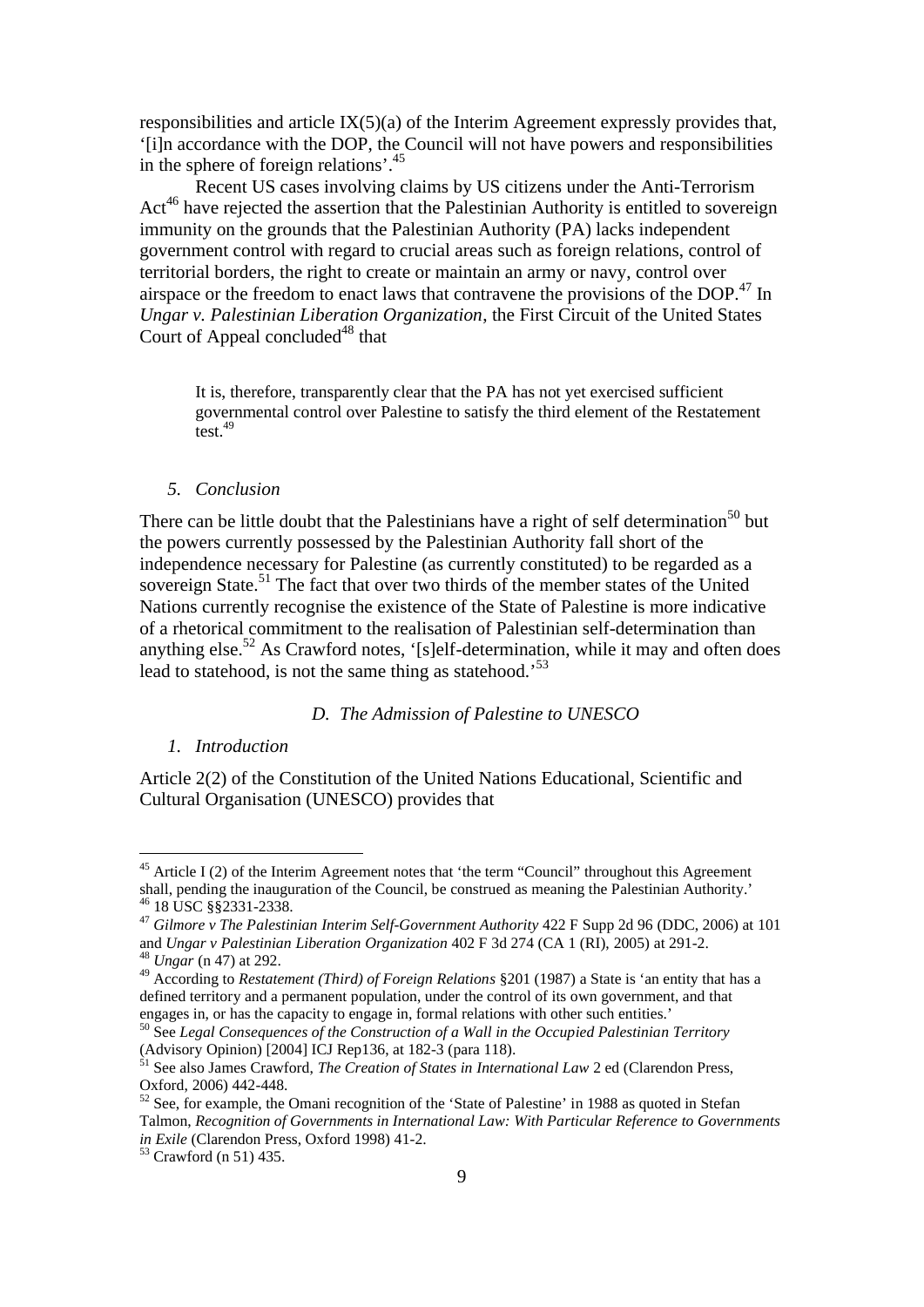States not members of the United Nations Organisation may be admitted to membership of the Organisation, upon recommendation of the Executive Board, by a two-thirds majority vote of the General Conference.

On 31 October 2011 UNESCO's General Conference voted to admit Palestine as a Member of the United Nations' educational, scientific and cultural organization. The vote was 107 votes in favour of Palestine's admission, 14 votes against and 52 abstentions.

Article 15(1) of UNESCO's constitution states that membership is subject to acceptance and that instruments of acceptance shall be deposited with the Government of the United Kingdom. The Depositary section of the Foreign and Commonwealth Office website gives 23 November 2011 as the effective date of Palestine's acceptance of the UNESCO constitution and also records an objection from Israel (received on 14 December 2011).<sup>54</sup> The Israeli objection to the United Kingdom's acceptance of the UNESCO Constitution by Palestine states that

The Government of the State of Israel objects to that accession as it contradicts Article II of the Constitution of UNESCO as well as the established norms and practices of International Law.The United States' decision to withdraw funding from **UNESCO** 

Immediately after the vote admitting Palestine to membership of UNESCO, the United States declared that the decision was 'regrettable, premature and undermines our shared goal of a comprehensive, just and lasting peace in the Middle East.<sup>55</sup> Palestinian membership of UNESCO also triggered long-standing legislative restrictions which compelled the United States to refrain from continuing to make financial contributions to UNESCO. These legislative restrictions are US laws dating from the early 1990s prohibiting US government funding to any United Nations agency or affiliated organization that 'accords the Palestine Liberation Organization the same standing as member states'.<sup>56</sup> The Obama administration subsequently announced (in a footnote in the administration's proposed budget in February 2012) that

The Department of State intends to work with Congress to seek legislation that would provide authority to waive restrictions on paying the U.S. assessed contributions to UNESCO.<sup>57</sup>

The prospects of co-operation from a Republican dominated body seems remote but the Obama administration has re-affirmed its support for UNESCO's programmes.<sup>58</sup>

<sup>54</sup> See < [http://www.fco.gov.uk/resources/en/pdf/3706546/3892723/TrUNESCO>](http://www.fco.gov.uk/resources/en/pdf/3706546/3892723/TrUNESCO) accessed 21 September 2012.

<sup>&</sup>lt;sup>55</sup> US Department of State Press Statement 'Palestinian Admission to UNESCO' (31 October 2011)  $\frac{\text{thttp://www.state.gov/r/pa/prs/ps/2011/10/176418.htm}}{56}$  accessed 21 September 2012.<br>
<sup>56</sup> Public Law 101-246 Title IV [1990]. See also Public Law 103-236 Title IV [1994].<br>
<sup>57</sup> See 'Contributions to International Organisations' 582 f

[http://www.state.gov/documents/organization/181130.pdf.>](http://www.state.gov/documents/organization/181130.pdf) accessed 21 September 2012.<br><sup>58</sup> On the issue of the potential US international responsibility for withholding UNESCO membership dues see Christiane Ahlborn, 'UNESO Approves Palestinian Membership Bid – A Case for US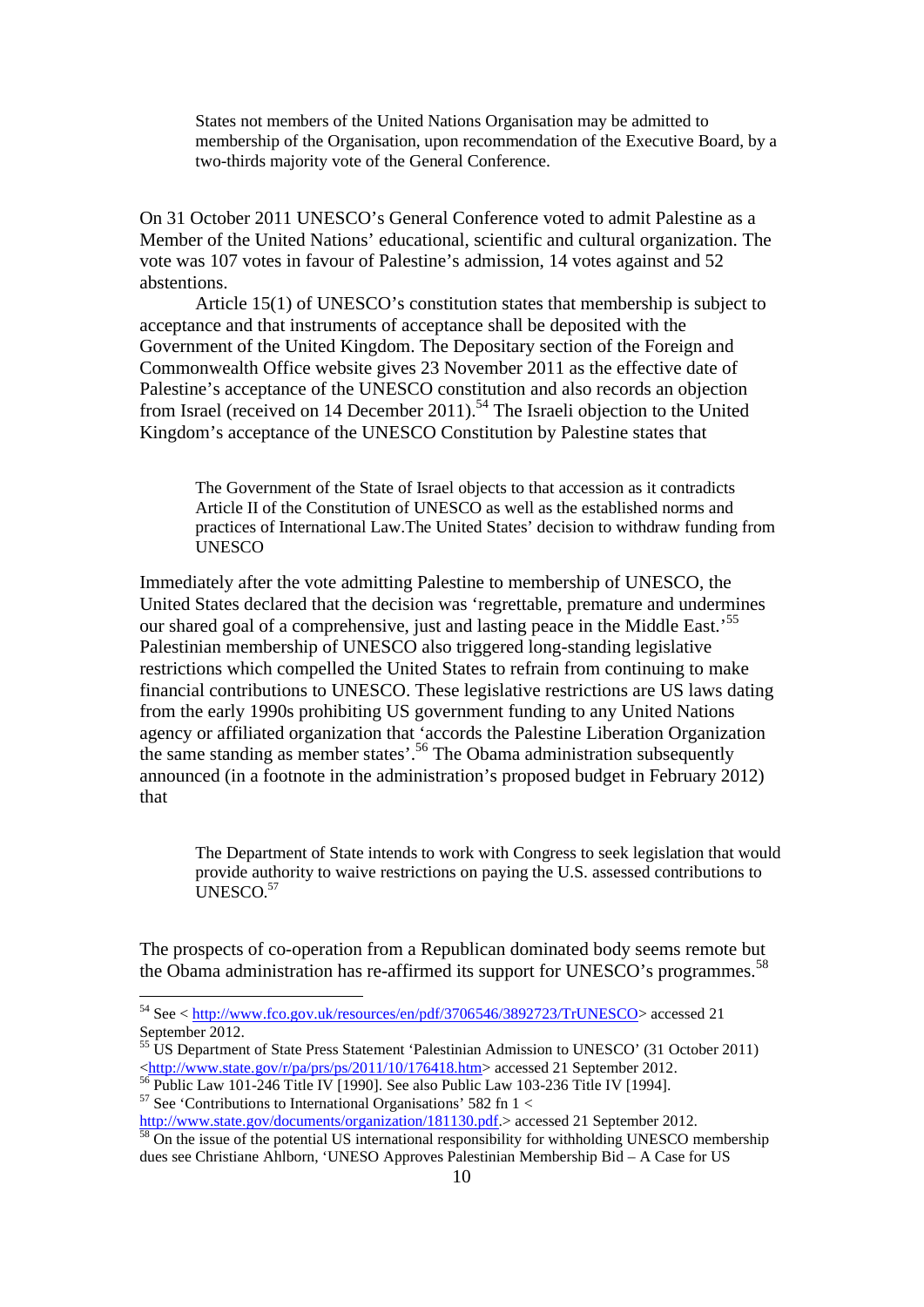### *2. The Israeli Response to the UNESCO decision to admit Palestine as a member*

The Israeli Government reacted to the UNESCO vote by announcing the accelerated construction of 1,557 new housing units in East Jerusalem and 673 housing units in other areas of the West Bank as well as freezing the transfer of value-added tax and customs revenues that it collects on behalf of the Palestinian Authority. Those funds amount to approximately US\$100 million per month and constitute two-thirds of the Palestinian Authority's annual revenues.<sup>59</sup> On 30 November 2011, the Israeli Government decided to renew the transfer of tax and customs revenues owed to the Palestinian Authority but approval for construction on occupied Palestinian territory continues unabated. $60$ 

Interestingly, Article IX (5)(b)(4) of the Interim Agreement states that the PLO may conduct negotiations and sign agreements with states or international organizations with regard to cultural, scientific, and educational matters.<sup>61</sup> It is therefore arguable that Palestine's recent admission to UNESCO did not violate its agreements with Israel and that Israel's retaliation (withholding customs revenues and expediting the construction of over 2,000 settler homes in the West Bank and East Jerusalem) was consequently unjustified.

It should be noted that Article IX  $(5)(b)(4)$  of the Interim Agreement refers to the PLO and that the Oslo Accords 'reflect the existence of two Palestinian entities, one (the PLO) with the power to engage in foreign relations but not to control territory, and the other (the PA) with the power to govern territory but not to engage in foreign relations.'62 However, since the signing of the Oslo Accords, the distinction between the two entities (always difficult to sustain given the degree of overlap between the two organisations) has become 'exponentially blurred in practice, and the reality is that the PA has entered into various agreements with international organizations and states.'<sup>63</sup>

[http://www.alhaq.org/attachments/article/273/position-paper-icc-\(14December2009\).pdf>](http://www.alhaq.org/attachments/article/273/position-paper-icc-(14December2009).pdf).

Countermeasures Against the Organization' *EJIL: Talk!* (8 November 2011) [<http://www.ejiltalk.org/unesco-approves-palestinian-membership-bid-%e2%80%93-a-case-for-us](http://www.ejiltalk.org/unesco-approves-palestinian-membership-bid-%e2%80%93-a-case-for-us-countermeasures-against-the-organization/#more-4052)[countermeasures-against-the-organization/#more-4052>](http://www.ejiltalk.org/unesco-approves-palestinian-membership-bid-%e2%80%93-a-case-for-us-countermeasures-against-the-organization/#more-4052) accessed 21 September 2012.

 $\frac{59}{59}$  See Robert Sperry, 'The Situation in the Middle East, including the Palestinian Question', UNSC Verbatim Record 6662<sup>nd</sup> meeting (21 November 2011) UN Doc S/PV/6662.

<sup>&</sup>lt;sup>60</sup> See, for example, Jodi Rudoren, 'Israel Retroactively Legalizes 3 Settlements in West Bank' *New York Times* (New York 25 April 2012), at A9 and Associated Press 'Israel to Build West Bank settlements' *The Guardian* (London 7 June 2012), at 20.

 $<sup>61</sup>$  Article IX (5)(b)(4) of the Interim Agreement also provides that: '[d]ealings between the Council and</sup> representatives of foreign states and international organizations, as well as the establishment in the West Bank and the Gaza Strip of representative offices other than those described in subparagraph 5.a above, for the purpose of implementing the agreements referred to in subparagraph 5.b above, shall not be considered foreign relations.'

<sup>62</sup> Geoffrey Watson, *The Oslo Accords: International Law and the Israeli-Palestinian Peace Agreements* (Oxford University Press, Oxford 2000) 245.<br><sup>63</sup> Michael Kearney and Stijn Denayer, 'Al-Haq Position Paper on Issues Arising from the Palestinian

Authority's Submission of a Declaration to the Prosecutor of the International Criminal Court under Article 12(3) of the Rome Statute' (14 December 2009) 13 (para 26) <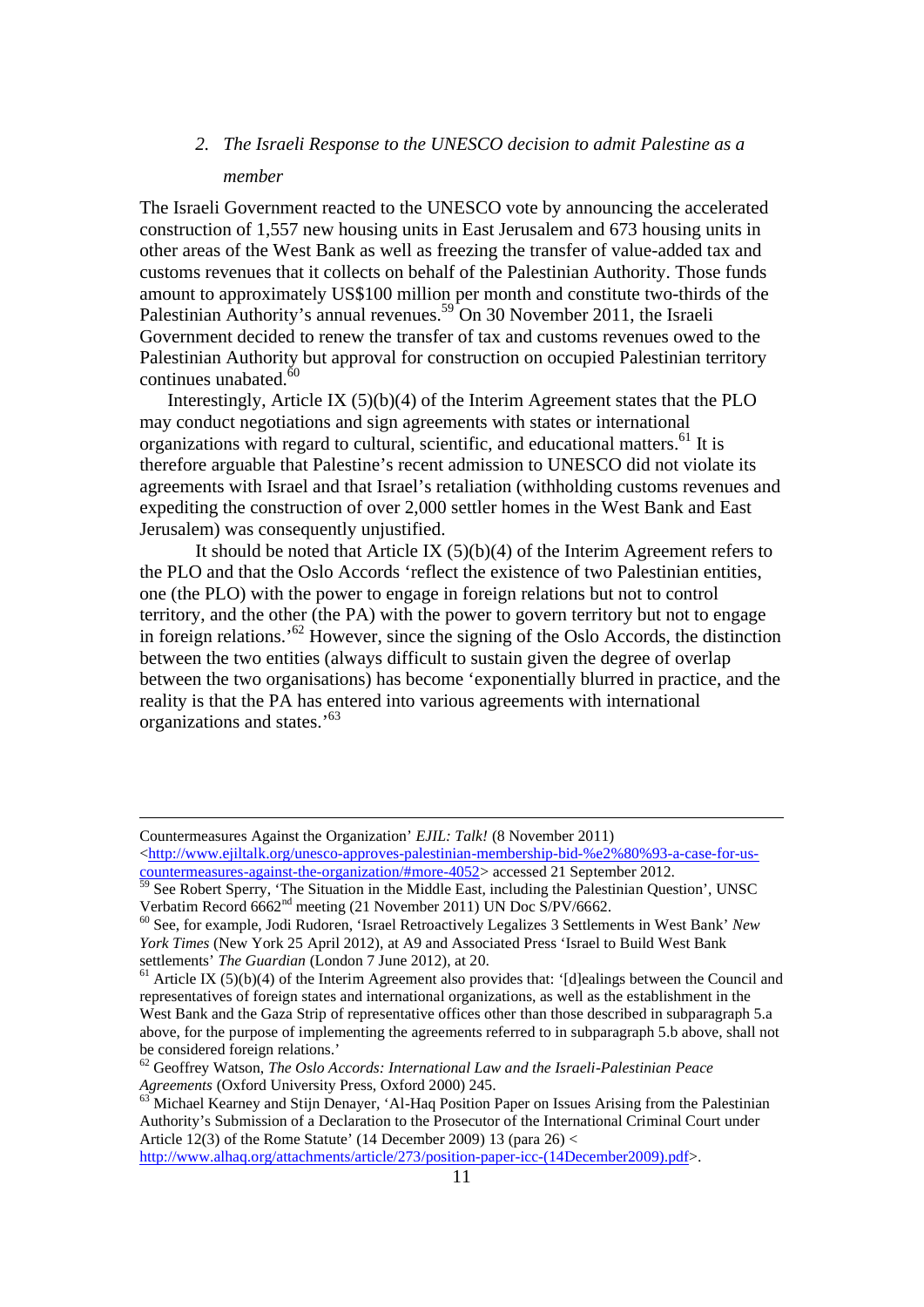#### *E. Palestine and the ICC*

On 22 January 2009, the Minister of Justice for the Government of Palestine lodged a declaration (dated 21 January 2009) recognizing the jurisdiction of the International Criminal Court (ICC).<sup>64</sup> On 23 January 2009, the ICC's Registrar acknowledged receipt of the declaration and noted the reference to Article 12(3) of the ICC Statute.<sup>65</sup> The Office of the Prosecutor (OTP) undertook to examine all relevant issues related to the jurisdiction of the ICC, including whether the declaration by the Palestinian National Authority accepting the exercise of jurisdiction by the ICC met the requirements of Article  $12(3)$  of the ICC's Statute,<sup>66</sup> whether the alleged crimes fell within the category of crimes defined in the ICC's Statute, and whether there were national proceedings in relation to those crimes

During its examination, the OPT received over 400 communications on crimes allegedly committed in Palestine as well as representations from the Palestinian National Authority and other interested parties on the fulfilment of the statutory requirements for opening an investigation. On 3 May 2010, the OPT published a summary of the submissions on whether the declaration lodged by the Palestinian National Authority met the statutory requirements.<sup>67</sup>

On 3 April 2012, the OPT indicated that it could not accept the Palestinian declaration on the grounds that only a 'State' can make a declaration accepting the ICC's jurisdiction. $\overline{68}$  In the view of the OPT, recognition by more than 130 governments and certain international organisations including UNESCO was insufficient evidence that Palestine constituted a State for the purposes of article 12(3) of the Rome Statute.

However, the current status granted to Palestine by the United Nations General Assembly is that of 'observer', not as a 'Non-member State'. The Office understands that on 23 September 2011, Palestine submitted an application for admission to the United Nations as a Member State in accordance with article 4(2) of the United Nations Charter, but the Security Council has not yet made a recommendation in this regard. While this process has no direct link with the declaration lodged by Palestine,

 $\overline{65}$  Letter by ICC Registrar (Silvana Arbia) to the Minister of Justice, Palestinian National Authority dated 23 January 2009 (ICC Ref 2009/404/SA/LASS) < [http://www.icc-](http://www.icc-cpi.int/NR/rdonlyres/74EEE201-0FED-4481-95D4-C8071087102C/279778/20090123404SALASS2.pdf)

[cpi.int/NR/rdonlyres/74EEE201-0FED-4481-95D4-](http://www.icc-cpi.int/NR/rdonlyres/74EEE201-0FED-4481-95D4-C8071087102C/279778/20090123404SALASS2.pdf)<br>C8071087102C/279778/20090123404SALASS2.pdf> accessed 21 September 2012.

 $64$  The operative part of the Palestinian declaration reads: 'In conformity with Article 12, paragraph 3 of the Statute of the International Criminal Court, the Government of Palestine hereby recognizes the jurisdiction of the Court for identifying, prosecuting and judging the authors and accomplices of acts committed on the territory of Palestine since 1 July 2002.' For the full text of the declaration, see [<http://www.icc-cpi.int/NR/rdonlyres/74EEE201-0FED-4481-95D4-](http://www.icc-cpi.int/NR/rdonlyres/74EEE201-0FED-4481-95D4-C8071087102C/279777/20090122PalestinianDeclaration2.pdf)<br>C8071087102C/279777/20090122PalestinianDeclaration2.pdf> accessed 21 September 2012.

 $\frac{66}{66}$  Article 12(3) of the ICC Statute reads (in part): If the acceptance of a State which is not a Party to this Statute is required under paragraph 2, that State may, by declaration lodged with the Registrar, accept the exercise of jurisdiction by the Court with respect to the crime in question. 67 See [<http://www.icc-cpi.int/NR/rdonlyres/D3C77FA6-9DEE-45B1-ACC0-](http://www.icc-cpi.int/NR/rdonlyres/D3C77FA6-9DEE-45B1-ACC0-B41706BB41E5/282852/PALESTINEFINAL201010272.pdf)

[B41706BB41E5/282852/PALESTINEFINAL201010272.pdf>](http://www.icc-cpi.int/NR/rdonlyres/D3C77FA6-9DEE-45B1-ACC0-B41706BB41E5/282852/PALESTINEFINAL201010272.pdf) accessed 21 September 2012.<br><sup>68</sup> The Office of the Prosecutor, International Criminal Court, 'Situation in Palestine' (3 April 2012) [<http://www.icc-cpi.int/NR/rdonlyres/C6162BBF-FEB9-4FAF-AFA9-](http://www.icc-cpi.int/NR/rdonlyres/C6162BBF-FEB9-4FAF-AFA9-836106D2694A/284387/SituationinPalestine030412ENG.pdf)

[<sup>836106</sup>D2694A/284387/SituationinPalestine030412ENG.pdf>](http://www.icc-cpi.int/NR/rdonlyres/C6162BBF-FEB9-4FAF-AFA9-836106D2694A/284387/SituationinPalestine030412ENG.pdf) accessed 21 September 2012.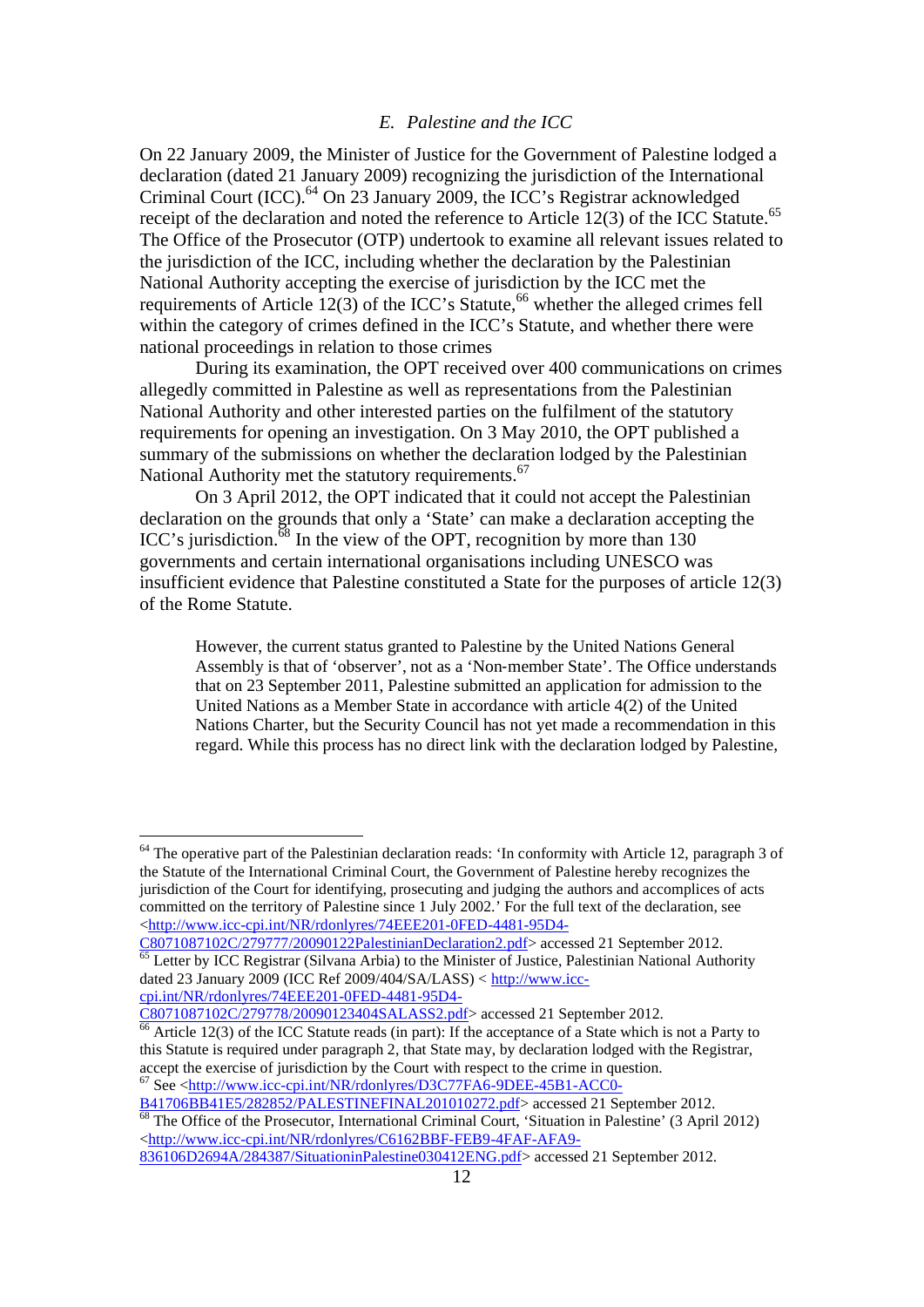it informs the current legal status of Palestine for the interpretation and application of article 12.69

The OPT also indicated that it would consider allegations of crimes committed in Palestine in the future should competent organs of the UN or eventually the Assembly of ICC States Parties resolve the legal issue relevant to an assessment of article 12 or (more implausibly) should the Security Council, in accordance with article 13(b), make a referral providing jurisdiction.<sup>70</sup> The tenor of the OPT's decision dated 3 April 2012 makes it clear that the anticipated application by Palestine for nonmember observer State status has the potential to be very much more than largely symbolic.

On 7 August 2012, a group of 30 international legal scholars sent a letter to the President of the Assembly of States Parties to the ICC Statute requesting the Bureau of the ICC Assembly of States Parties place the issue of whether Palestine qualifies as a State for the purposes of acceding to the ICC Statute on the agenda of the Assembly of States Parties for its November 2012 session in the Hague.<sup>71</sup>

#### *F. Conclusion*

Although the 1988 Palestinian Declaration of Independence can be seen as a triumph of rhetoric over reality, the continuing efforts to deny the Palestinian people the statehood that the international community acknowledges they are entitled to risks subjugating the legal criteria for statehood to *realpolitik*. In other words, the charge of cognitive distortion can today more easily be levelled against those who deny the existence of a Palestinian State than those who assert it. As Brownlie notes,

In exceptional circumstances, a people may be recognized by the international community, and by interested parties, as having an *entitlement* to statehood, and thus to being a state *in statu nascendi*. Normally, this transitional status leads, without too much delay, to independence under the auspices of the United Nations.<sup>72</sup>

Both the 1993 Declaration of Principles on Interim Self-Government Arrangements ('DOP')<sup>73</sup> and the 1995 Israeli-Palestinian Interim Agreement on the

 $69$  Ibid at para 7. For a comprehensive discussion of the legal issues regarding the Palestinian Declaration pursuant to Article 12(3) see Chantal Meloni and Gianni Tognoni (eds), *Is There a Court for Gaza? A Test Bench for International Justice* (T M C Asser Press, The Hague 2012). See also Michael Kearney and John Reynolds, 'Palestine, and the politics of international criminal justice' in William A Schabas et al (eds), *The Ashgate Research Companion to International Criminal Law:* 

<sup>&</sup>lt;sup>70</sup> Ibid at para 8.<br><sup>71</sup> Letter by 30 international legal scholars to the President of the Assembly of States Parties to the Rome (ICC) Statute (Ambassador Tiina Intelmann) dated 7 August 2012. See Dapo Akande, 'ICC Assembly of States Parties Urged to Decide on the Status of Palestine' (EJIL: Talk! 24 September 2012) < http://www.ejiltalk.org/icc-assembly-of-states-parties-urged-to-decide-on-status-ofpalestine/>.

<sup>&</sup>lt;sup>72</sup> James Crawford, *Brownlie's Principles of Public International Law* (8<sup>th</sup> edn OUP, Oxford 2012) 136 (emphasis in original).

 $\frac{73}{13}$  See Article I of the Israel-Palestine Liberation Organization: Declaration of Principles on Interim Self-Government Arrangements, signed 19 September 1993, reprinted in (1993) 32 ILM 1525 ('a transitional period not exceeding five years').